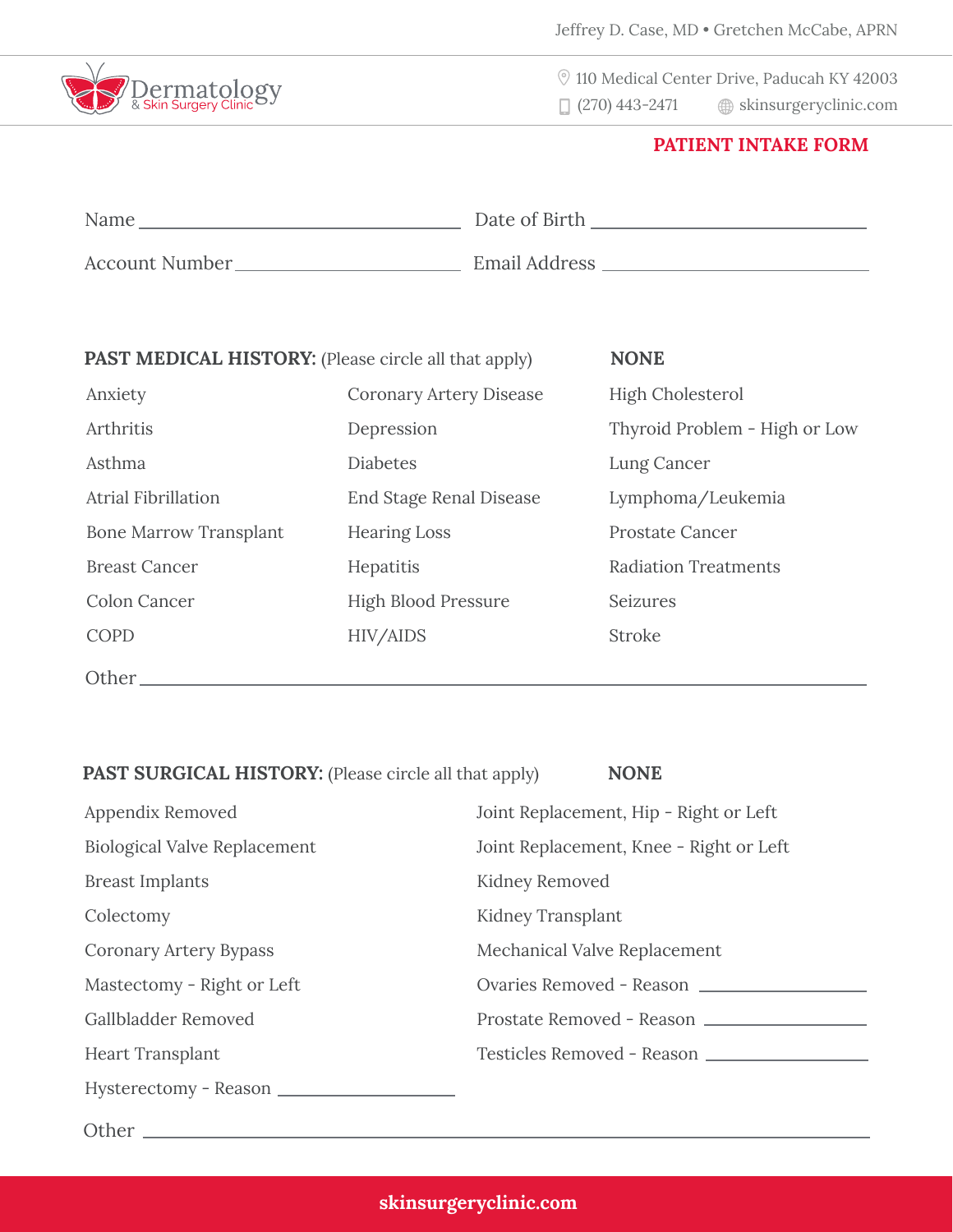

 110 Medical Center Drive, Paducah KY 42003  $\Box$  (270) 443-2471  $\quad \circledR$  skinsurgeryclinic.com

## **PATIENT INTAKE FORM**

| <b>PAST SKIN DISEASE HISTORY:</b> (Please circle all that apply) |                          | <b>NONE</b>               |
|------------------------------------------------------------------|--------------------------|---------------------------|
| Acne                                                             | Dry Skin                 | Poison Ivy                |
| <b>Actninic Keratosis</b>                                        | Eczema                   | Precancerous Moles        |
| Asthma                                                           | Flaking or Itching Scalp | Psoriasis                 |
| Basal Cell Skin Cancer                                           | Hay Fever/Allergies      | Squamous Cell Skin Cancer |
| <b>Blistering Sunburns</b>                                       | Melanoma                 |                           |
| Other.                                                           |                          |                           |

**Medications:** (Please list current medications with dosage & frequency, including over the counter)

**Allergies:** (Please enter all allergies)

**Social History:** (Please circle all that apply)

Cigarette Smoking:

Currently smokes Has smoked in the past Never smoked Former smoker

**skinsurgeryclinic.com**